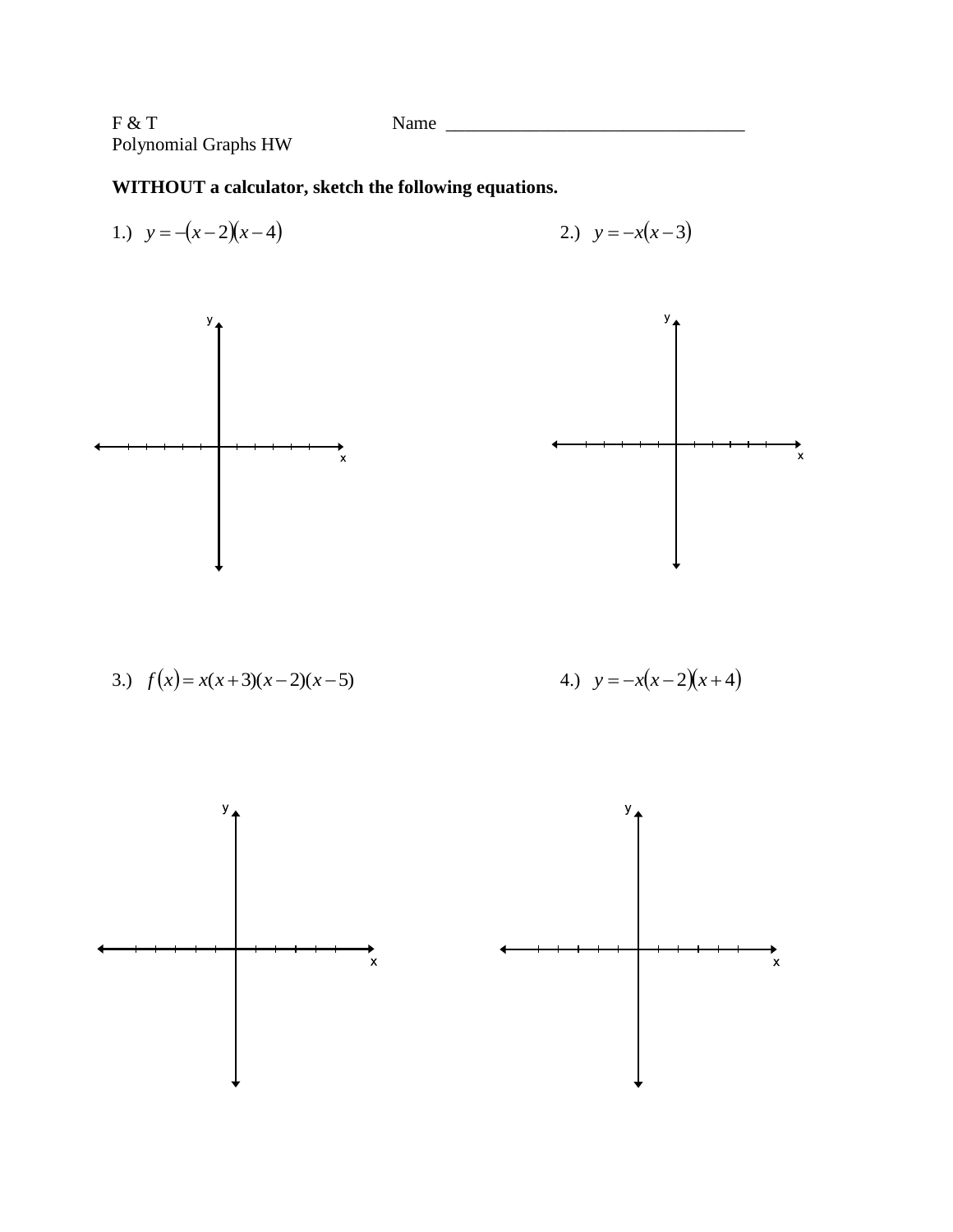**WITHOUT a calculator, sketch the following equations.**

5.) 
$$
y = x(x-4)(x+3)(x+1)
$$
 6.) Sketch a polynomial with zero's -3, -1, 2.





7.) 
$$
y = -x(x-2)(x-1)(x+5)
$$

8.) Sketch a polynomial with zero's 0, 2, 5.